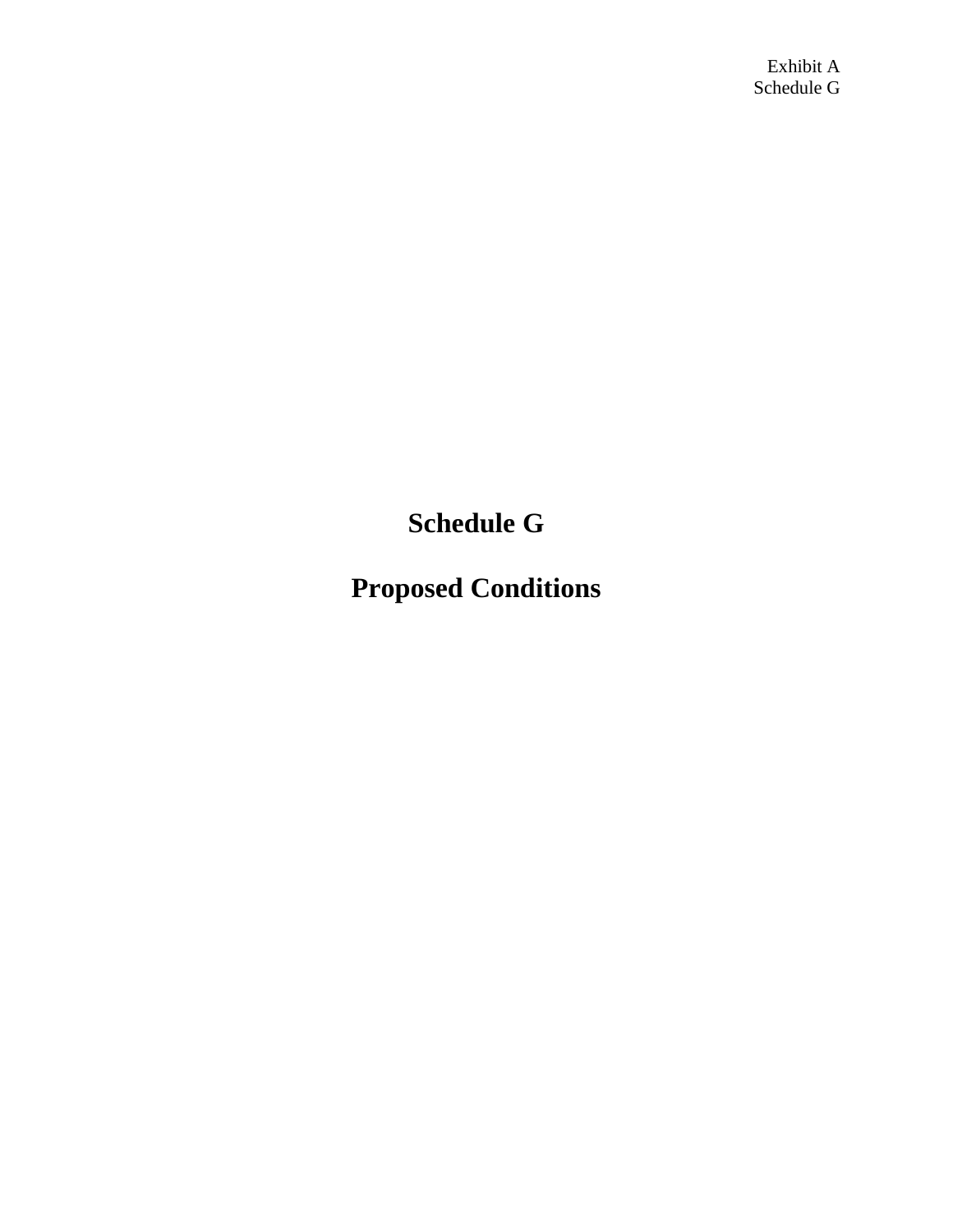## **Enbridge Gas New Brunswick Construction Application for Dorchester, New Brunswick**

## **Conditions**

- 1. Subject to Condition (3), Enbridge Gas New Brunswick (EGNB) shall comply with all undertakings made by its counsel and witnesses, and shall construct the facilities and shall restore the land according to the evidence of its witnesses at this hearing and in accordance with the Gas Distribution Act, 1999, the Pipeline Act, 2005 or any other applicable legislation.
- 2. EGNB shall comply with all written commitments and clarifications made during review by the Pipeline Coordinating Committee (PCC).
- 3. The Board's designated representative for the purpose of these conditions shall be the Director of Safety, or in his/her absence, the Board's secretary. EGNB shall advise the Board's designated representative of any proposed significant change in construction or restoration procedures, and except in an emergency, EGNB shall not make such change without prior approval of the Board or its designated representative. In the event of an emergency, the Board shall be informed forthwith.
- 4. EGNB shall furnish the Board's designated representative with every reasonable facility for ascertaining whether the work has been, and is being, performed in accordance with the Board's Order.
- 5. EGNB shall notify the Board's designated representative of the date on which any installed high pressure and extra-high pressure pipeline is proposed to be pressure tested at least 72 hours prior to the start of the test.
- 6. Both during and after construction, EGNB shall monitor the effects upon the land and the environment.
- 7. EGNB shall give the Board's designated representative and the Chairman of the PCC 10 days' written notice, in advance of the commencement of construction, unless said construction is to commence within 10 days of receipt of the Board's decision and in such an event shall be as soon as possible.
- 8. In the case of infill, EGNB shall file written notification in the approved format to the Board's designated representative of the pending construction of high and extra highpressure steel and high-pressure polyethylene pipelines.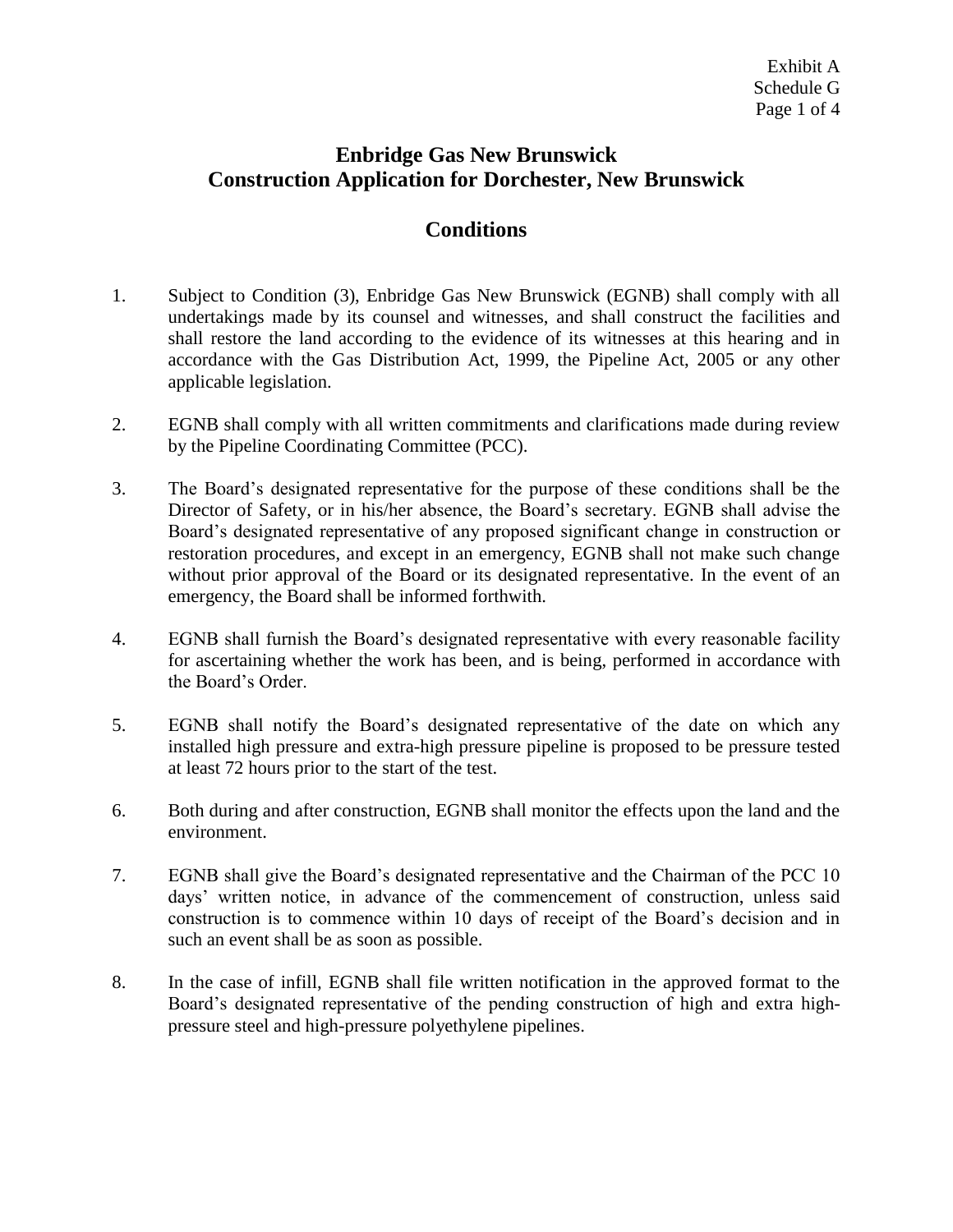- 9. EGNB shall designate one of its employees as project manager who will be responsible for the fulfillment of undertakings on the construction site and shall provide the name of the project manager to the Board's designated representative.
- 10. Where properties or structures exist within 200 metres of the pipeline and blasting is necessary, EGNB shall:
	- (a) use restricted blasting techniques by ensuring that all charged areas are covered with blasting mats to eliminate flying rocks;
	- (b) have the vibrations from blasting operations monitored and measured by a vibration measurement specialist;
	- (c) notify all property owners within 200 metres of the proposed blasting in writing at least 24 hours prior to the blasting and confirmation (if necessary) of the actual day or days on which blasting will occur;
	- (d) have buildings within 200 metres of the blasting checked by an independent examiner before and after operations to check for problem areas.
- 11. A proposal for a Site-Specific Baseline Water Quality Survey must be submitted to the Department of Environment for private wells within 500 m of blasting activities. The proposed Survey must be approved by Department of Environment (DENV) and implemented prior to the start of any construction activities related to the project.
- 12. EGNB must immediately notify the DENV Moncton Regional Office (506 856-2374) of any complaints received regarding water quantity or quality problems.
- 13. In the event that domestic wells are impacted, EGNB shall provide a water supply to the homeowners until the problem is resolved. This includes, but is not limited to, the provision of potable water and the remediation or replacement of any impacted domestic wells. If an agreement as to the cause of the water problems cannot be reached between EGNB and the resident(s), the DENV will provide third party arbitration.
- 14. No fueling of vehicles or storage of petroleum products shall occur within 30 metres of any domestic wells.
- 15. Any abandoned wells found during this project will be reported to the Moncton Regional Water Planning Officer.
- 16. EGNB shall assess all pipeline construction routes with respect to environmental requirements and develop Site Specific Environmental Protection Plans as required, including for wetlands. EGNB shall obtain all required environmental permits.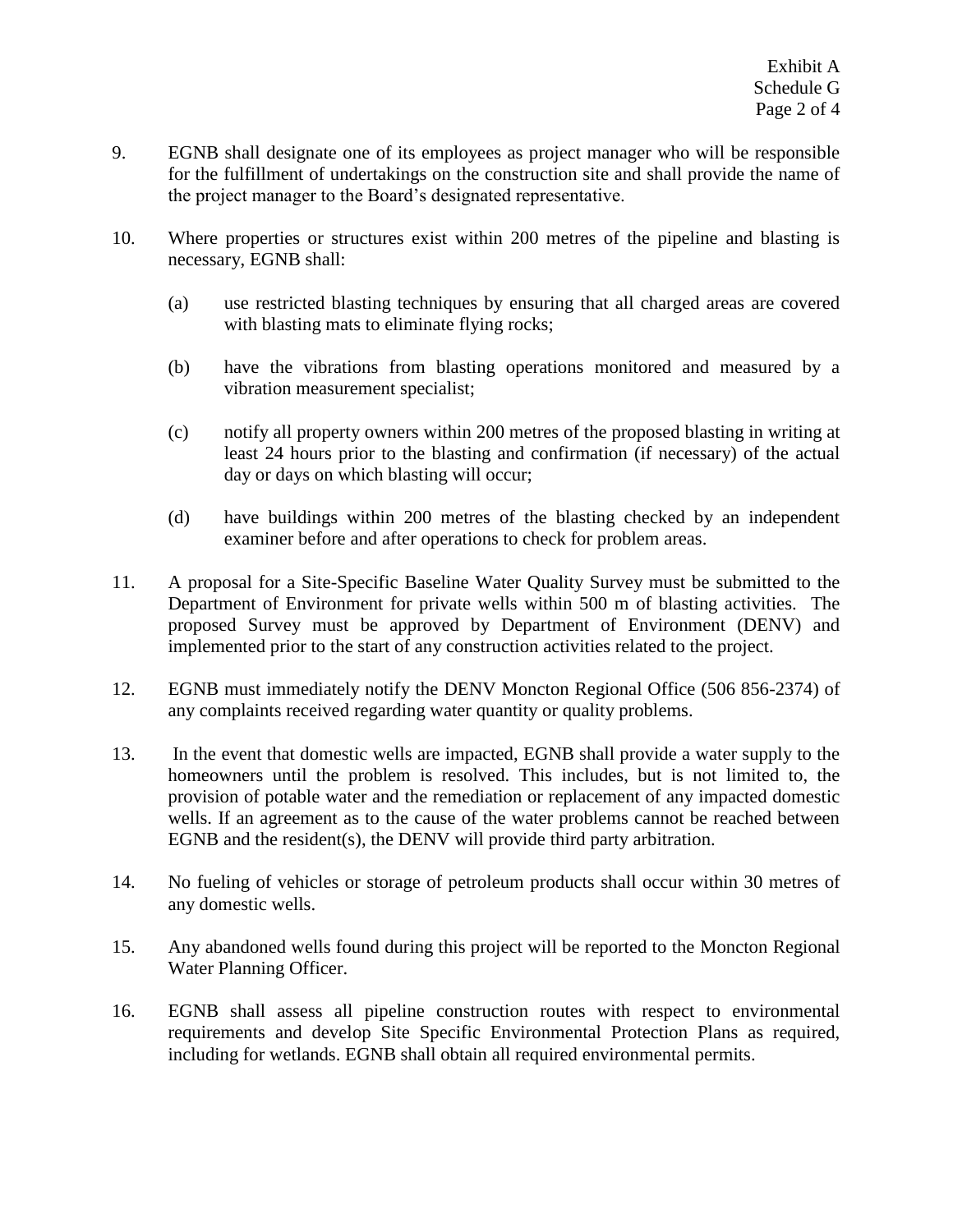- 17. EGNB shall monitor Total Suspended Solids (TSS) and take appropriate corrective action where appropriate.
- 18. EGNB shall take immediate corrective action upon being notified of deficiencies in environmental protection measures by an environmental inspector (from any agency).
- 19. EGNB shall conduct appropriate surveys for species of special status unless it is clear that the method of construction will have no potential impact on the critical habitat for these species.
- 20. In the event of construction through identified wetlands, EGNB shall ensure monitoring of wetland mitigation is conducted as part of the Environmental Effects Monitoring (EEM) program that includes at least one year of monitoring post-construction unless additional follow-up monitoring is required. The EEM program for wetlands shall not be limited to TSS monitoring.
- 21. Unless the Board otherwise directs, EGNB shall maintain at its Fredericton office, copies of any permits, approvals or authorizations for the applied-for facilities issued by federal, provincial and other permitting agencies, which include environmental conditions or sitespecific mitigative, monitoring and restorative measures. In addition, EGNB shall maintain at its Fredericton office, an information file(s) that would include any subsequent variations to any permits, approvals or authorizations obtained prior to, or following, the commencement of construction.
- 22. Unless the Board otherwise directs, EGNB shall maintain for audit purposes, at its Fredericton office, a copy of the joining procedures and non-destructive testing procedures used on the project, together with all supporting documentation.
- 23. In areas of acid rock, EGNB shall comply with the Acid Rock Drainage Mitigation Program developed by EGNB.
- 24. As the preferred crossing option at all crossings, EGNB shall avoid in-stream work. Any departure from this approach will require the provision of an adequate rationale to the DOE.
- 25. Unless the Board otherwise directs, EGNB shall submit semi-monthly construction reports during the construction season for systems to be constructed under this permit and such other reports as requested by the Department of Energy from time to time.
- 26. EGNB shall submit its Emergency Procedures Manual to the Emergency Measures Organization for review prior to filing an application for a Licence to Operate the proposed facilities.
- 27. EGNB shall submit the construction details of any custody transfer station to the Board prior to the start of construction.